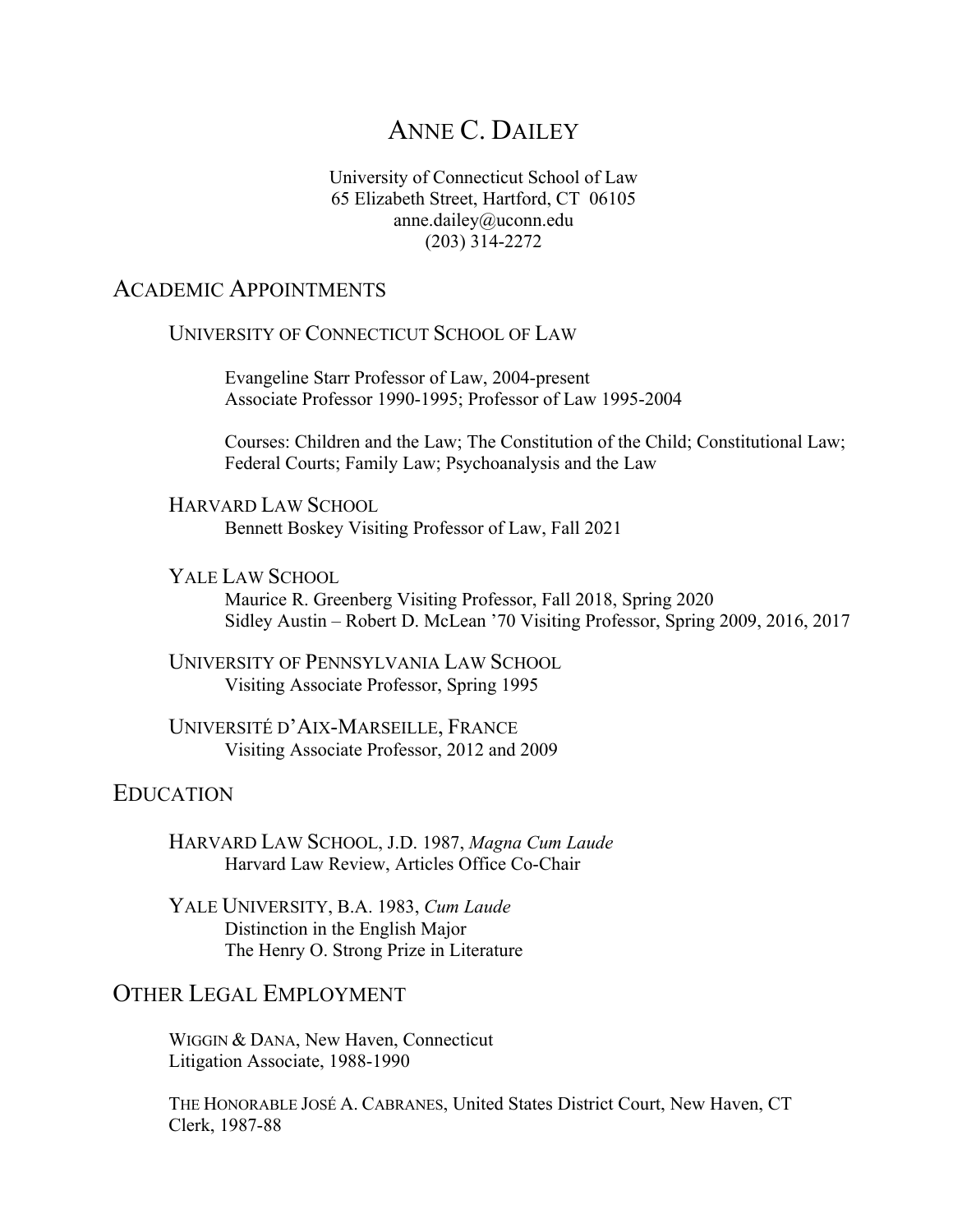## PUBLICATIONS

### **BOOKS**

LAW AND THE UNCONSCIOUS: A PSYCHOANALYTIC PERSPECTIVE (Yale Univ. Press 2017)

Awarded the American Psychoanalytic Association 2018 Courage to Dream Book Prize; the University of Connecticut's 2018 Sharon Harris Book Award; and the The American Board and Academy of Psychoanalysis 2018 Book Prize

Reviewed by Nomi Maya Stolzenberg, *Law, Gender, and the Liberal Project in American Psychoanalytic Thought*, 68 J. Am. Psychoanalytic Ass'n 503 (2020)

Subject of a symposium issue in the Yale Journal of Law and the Humanities (Spring 2020) (articles by Peter Brooks, Nomi Stolzenberg, Elyn Saks, Steven Wilf, Martha Umphrey, and others)

Additional reviews by Susan Carle, 68 J. Of Legal Educ., 491 (2019); Katherine Ebury, 76 American Imago 269 (2019)

UNSETTLING JEWISH KNOWLEDGE: TEXT, CONTINGENCY, DESIRE (co-editor with Martin Kavka & Lital Levy) (under review with Univ. of Penn. Press)

THE CHILD: AN ENCYCLOPEDIC COMPANION (R. Shweder, T. Bidell, A. Dailey, S. Dixon, P. Miller & J. Modell, eds. Univ. of Chicago Press 2009)

#### ARTICLES, BOOK CHAPTERS, AND REVIEW ESSAYS

*In Loco Respublicae* (work-in-progress)

Psychological Parenthood, Minnesota Law Review (with Anne Alstott & Douglas NeJaime) (forthcoming 2022)

The New Parental Rights, 71 Duke Law Journal (2021) 75 (with Laura Rosenbury)

The New Law of the Child, 127 Yale Law Journal 1448 (2018) (with Laura Rosenbury)

Violating Boundaries, 18 Studies in Gender and Sexuality 13 (2017)

Children's Transitional Rights, 12 Law, Culture and the Humanities 178 (2016)

The Psychodynamics of Sexual Choice, 57 Arizona Law Review 1 (2015)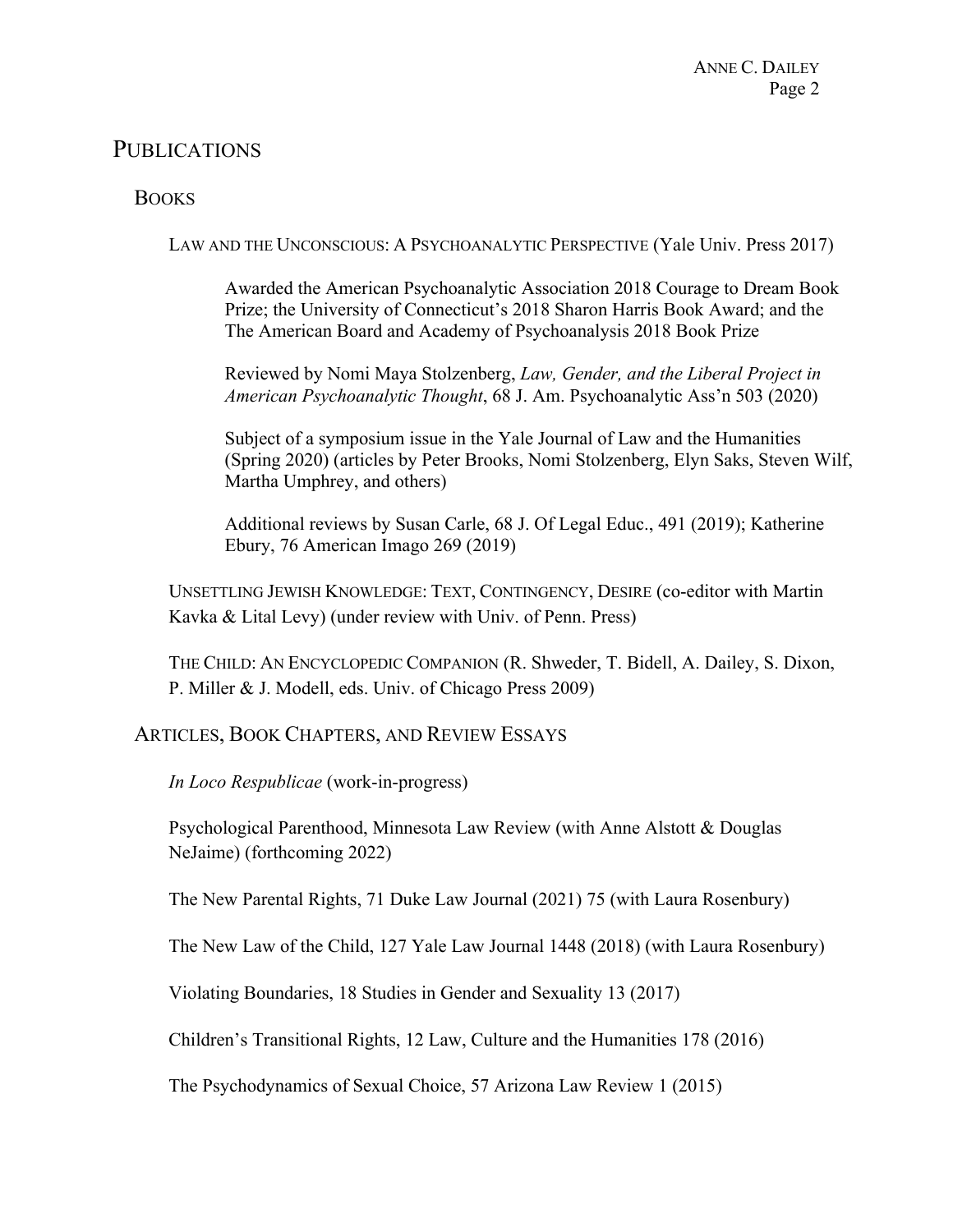Abject or Autonomous? Patient Consent to Psychoanalytic Treatment, 62 Journal of the American Psychoanalytic Association 1119 (2014) (review essay)

Children's Constitutional Rights, 95 Minnesota Law Review (2011)

Imagination and Choice, 35 Law & Social Inquiry 1 (2010)

Predictions and Nudges: What Behavioral Economics Has to Offer the Humanities, and Vice-Versa, in The Yale Journal of Law and the Humanities (2009) (book review) (with Peter Siegelman)

Children: Law and Public Policy Perspectives, in THE CHILD: AN ENCYCLOPEDIC COMPANION (R. Shweder, T. Bidell, A. Dailey, S. Dixon, P. Miller & J. Modell, eds., Univ. of Chicago Press 2009)

Preface and Special Guest Editor, *Legal Analysis*, Fall Issue of American Imago (Johns Hopkins Press Fall 2007)

The In-Between Places Where Children Are Socialized, 156 Pennumbra 38 (2007)

Developing Citizens, 91 Iowa Law Review 431 (2006)

Developmental Perspectives on the Ideal of Reason in American Constitutional Law, 53 Journal of the American Psychoanalytic Association 1175 (2005)

Reprinted as Una Perspective del Desarrollo Acerca del Ideal de la Razón en el Derecho Constitucional Estadounidense, 77 Derecho PUCP 149 (2016)

Cultivating Feminist Critical Inquiry, 12 Colum. J. Gender & L. 486 (2003)

The Hidden Economy of the Unconscious, 74 Chi.-Kent L. Rev. 1599 (2000)

Striving for Rationality, 86 Va. L. Rev. 349 (2000) (review of Jonathan Lear, OPEN MINDED: WORKING OUT THE LOGIC OF THE SOUL (1998))

Holmes and the Romantic Mind, 48 Duke L. J. 429 (1998)

*Lochner* For Women: The Ideology of Separate Spheres in *Muller v. Oregon*, 74 Texas L. Rev. 1217 (1996)

Federalism and Families, 143 U. Penn. L. Rev. 1787 (1995)

The Judgment of Women, in *Out of the Garden: Women Writers on the Bible* (C. Buchmann & C. Spiegel eds. 1994)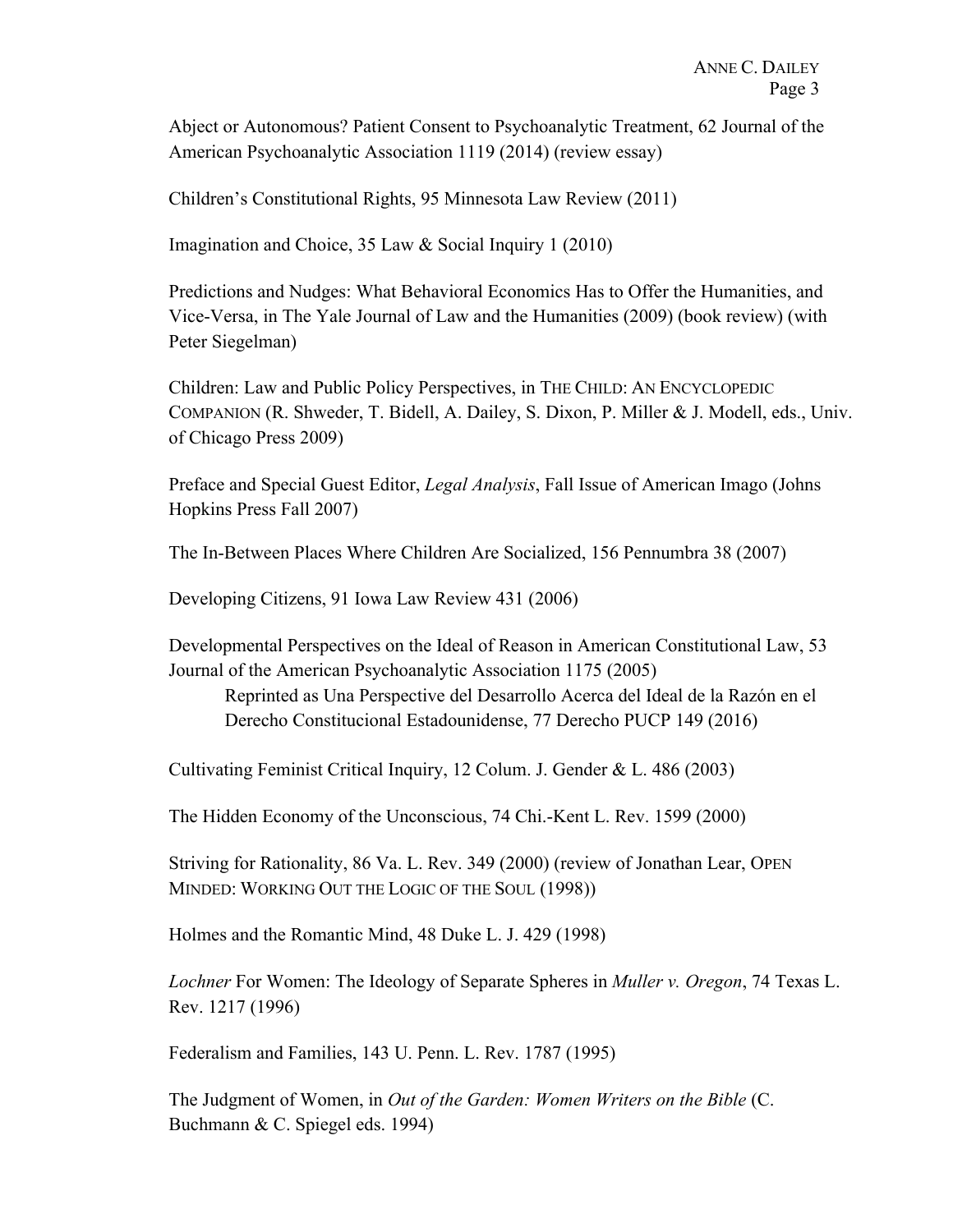Feminism's Return to Liberalism, 102 Yale L. J. 1265 (1993)

Constitutional Privacy and the Just Family, 67 Tulane L. Rev. 955 (1993)

To Have and to Hold: The Marital Rape Exemption and the Fourteenth Amendment, 99 Harv. L. Rev. 1255 (1986)

#### SHORT BOOK REVIEWS AND OTHER PUBLICATIONS

Book Review, 60 Journal of the American Psychoanalytic Association (reviewing Cold-Blooded Kindness by Barbara Oakley 2011)

Liberalism's Ambivalence, 28 Quinnipiac Law Review 617 (2010) (symposium piece)

Psychoanalytic Remains? Psychoanalytic Perspectives on Law and the Humanities (transcript of moderated panel), in The Yale Journal of Law and the Humanities (2009)

#### WORKS IN PROGRESS

#### *In Loco Respublicae* (article)

UNSETTLING JEWISH KNOWLEDGE: TEXT, CONTINGENCY, DESIRE (co-editor with Martin Kavka & Lital Levy) (under review with Univ. of Penn. Press)

OLD SPRING HILL (book)

## **DOCUMENTARY**

THE TALKING CURE (Producer and Director) (30-minute documentary on history and future of psychoanalysis) (2020)

## GRANTS, FELLOWSHIPS AND AWARDS

Scholarship Facilitation Fund Award, University of Connecticut, 2017, 2019

Jody Ellant and Howard Reiter Family Fellowship, Katz Center for Advanced Judaic Studies, University of Pennsylvania, Fall 2015

2014 American Psychological Foundation Division 39 Grant; 2013 American Psychoanalytic Foundation Grant; Seymour L. Lustman Memorial Fund Grant (for documentary film *The Talking Cure*)

Erikson Scholar-in-Residence, Austen Riggs Center, Stockbridge, MA, Fall 2012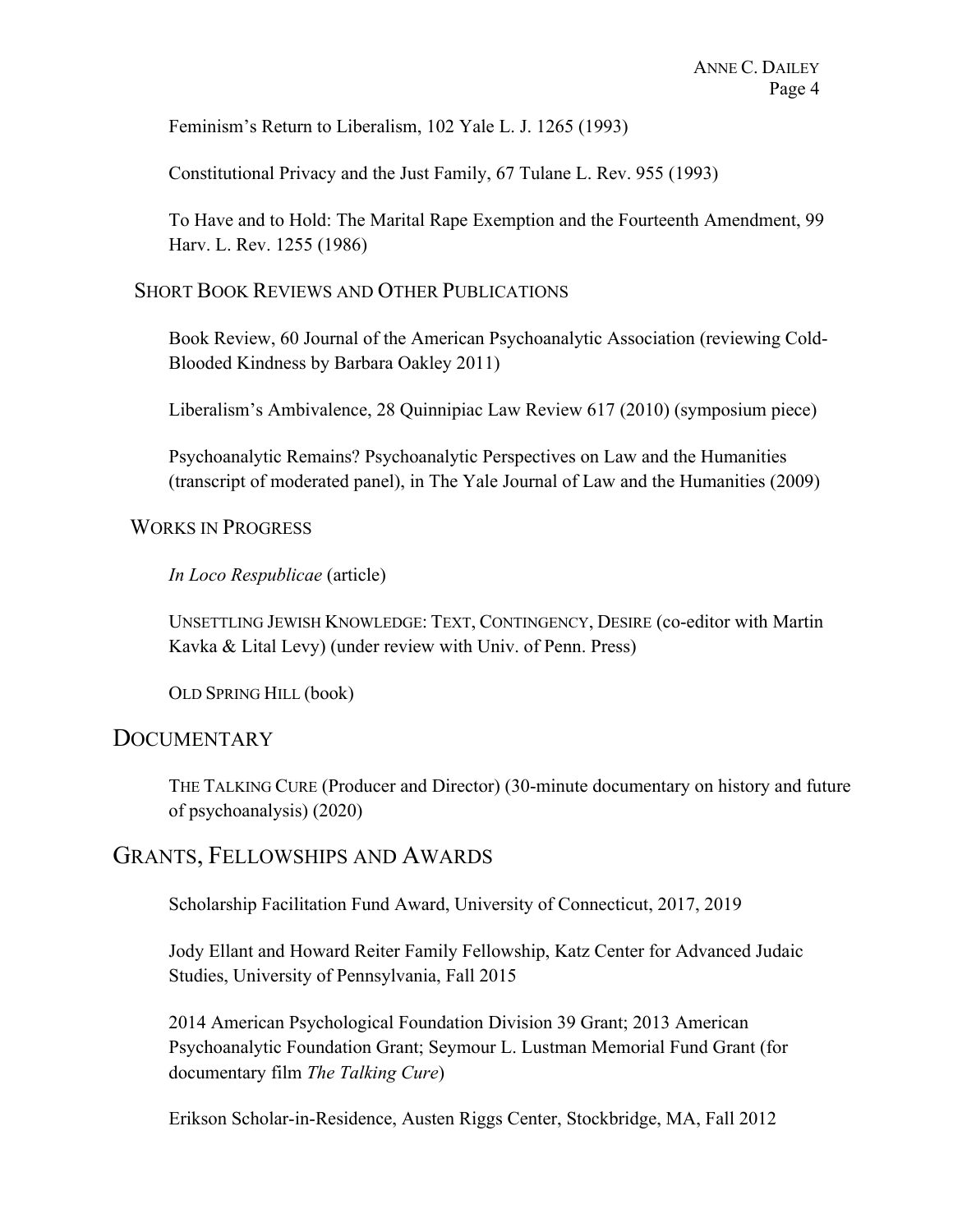2005 Maria Miller Stewart Award, Connecticut Women's Education and Legal Fund

2003 CORST Prize, Committee on Research and Special Training, American Psychoanalytic Association (for best essay in law and culture)

Chancellor's Research Fellowship Award, Spring 2003

University of Connecticut Research Foundation Small Grant Awards, 1999 and 2000

Law School Summer Research Grants, 1991-2016

## AFFILIATIONS AND OTHER ACADEMIC ACTIVITIES

American Psychoanalytic Association, Academic Associate 2018-present

Western New England Institute for Psychoanalysis, New Haven CT Research Fellow 2009-2015; Academic Associate 2015-present

Member, American Law Institute; Board of Advisors for the Restatement of the Law of Children, 2012-present

Institutional Review Board, Alternative Member, Austen Riggs Center, Stockbridge MA, 2017-present

Board of Advisors, Erikson Institute, Austen Riggs Center Stockbridge, MA, 2013-present

Fellow, Yale Psychiatric Hospital, New Haven CT, May-June 2016

Convener, Law and Humanities Junior Scholars Conference, USC Law School, 2014 present

Board of Advisors, Muriel Gardiner Program in Psychoanalysis and the Humanities, Yale University, 2005-2012

Member, Law, Culture and Humanities Association, 2000-present

Program Committee, Law, Culture and Humanities Annual Meeting, March 2009, 2015

Organizing Committee, Northeast Regional Law and Society Meeting, 2006-2012

Member, Law and Society Association, 2006-present

Chair, Plenary Planning Committee, Law, Culture and Humanities Association, 2003-2004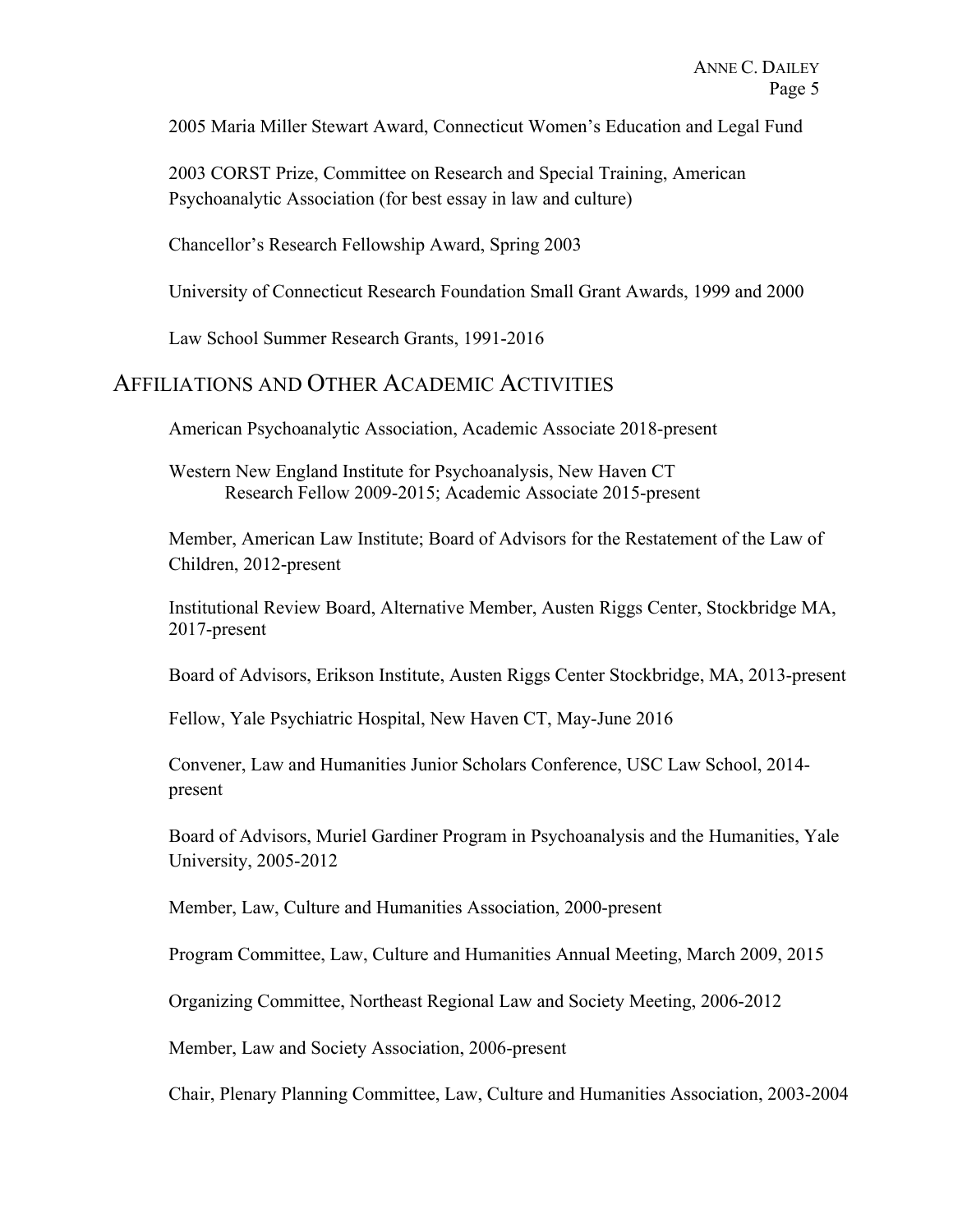## Selected Conferences and Workshops

Presenter, *What the Legal Humanities Have to Say About the Democracy Crisis,*  Association for the Study of Law, Culture and Humanities Annual Meeting, June 2022

Panelist, *Children and Climate Change,* PUCPR, Brazil, April 2022

Organizer, Children's Rights Workshop, University of Connecticut School of Law, March 2022

Speaker, *Transgender Children in School*, Harvard Law School, December 2021

Speaker, *The New Parental Rights,* Symposium on the Law of Parents and Parenting, Fordham Law School, November 2021

Speaker, *Children's Rights*, Dallas Holocaust and Human Rights Museum, June 2021

Speaker, *In Loco Respublicae,* The Benchers, New Haven CT, February 2021

Workshop, *Dismantling Child Coverture,* Feminist Legal Theory Summer Series, July 2020

Faculty Workshop, *Dismantling Child Coverture,* Tel Aviv University Faculty of Law, June 2020

Presentation, *Old Spring Hill,* Western New England Psychoanalytic Association, October 2019

Presentation, *Psychoanalytic Views on Mass Incarceration,* Chicago Psychoanalytic Association, October 2019

Presentation, *Child Coverture,* Federal District Judges of Connecticut, September 2019

Presentation, *The New Law of the Child*, Connecticut Appellate and Supreme Court Justices, September 2019

Panel on *Law and the Unconscious*, International Academy of Law and Mental Health, Rome, Italy, July 2019

Faculty Workshop, *Child Coverture,* Emory Law School, April 2019

American Psychoanalytic Association, *Reproductive Freedom and Law*, New York, January 2019

Chapman Perelman Foundation, *Law and Psychoanalysis*, New York, February 2019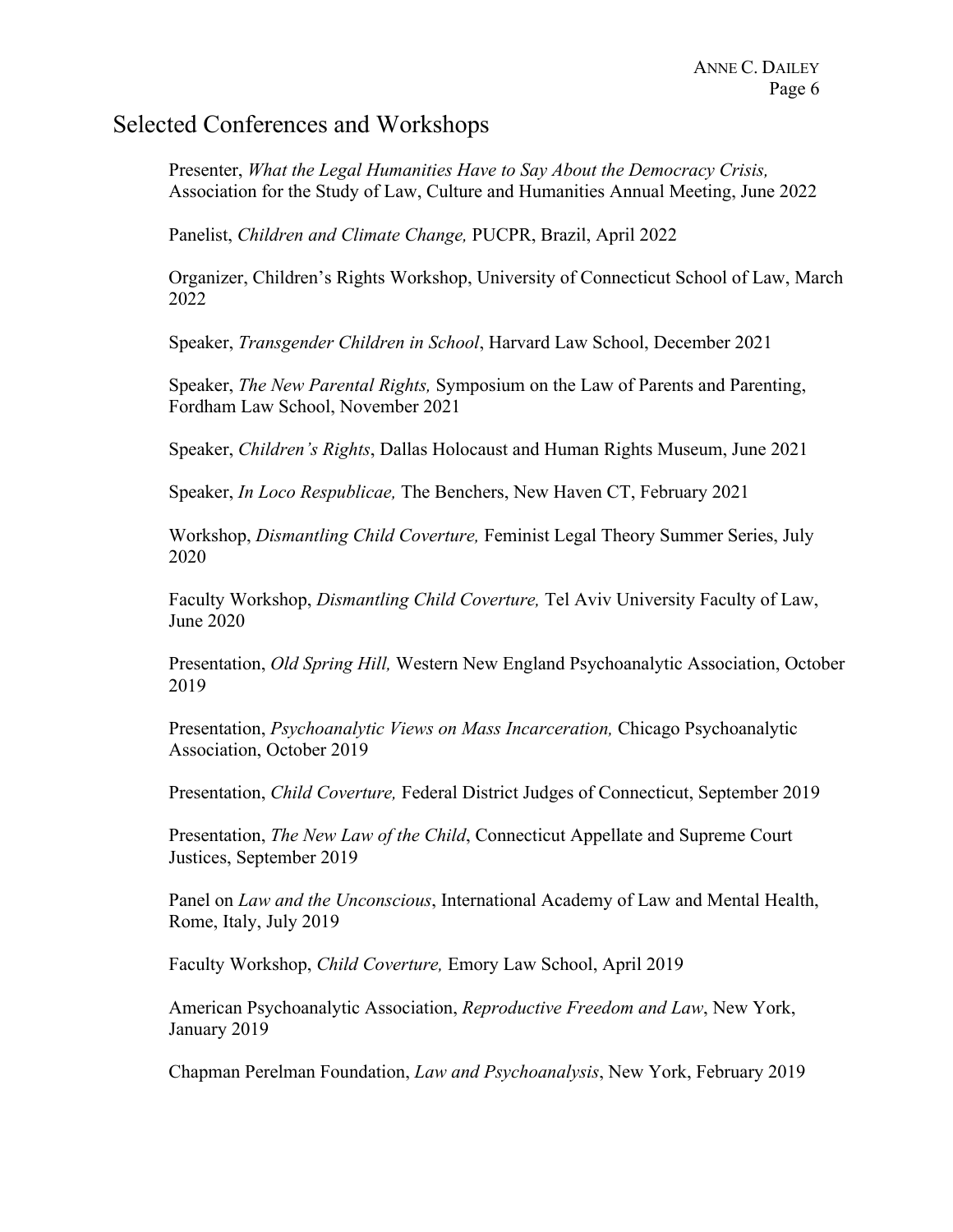Panel Discussion on *Law and the Unconscious*, Law and Society Association, Toronto, June 2018

Presentation on *Law and the Unconscious,* Division 39 of the American Psychological Association, New Orleans, April 2018

Panel Discussion on *Law and the Unconscious*, Association for the Study of Law, Culture and the Humanities Annual Meeting, Georgetown Law School, March 2018

Faculty Workshop, *The New Law of the Child,* Yale Law School, February 2018

Panel Discussion on *Law and the Unconscious,* University of Connecticut School of Law, December 2017

Panel Discussion on *Law and the Unconscious*, USC Center for the Study of Law and the Humanities, December 2017

Faculty Workshop, *The New Law of the Child,* Ohio State University, Moritz College of Law, November 2017

Presenter, *Psychoanalysis and the Law of Criminal Confessions*, International Academy of Law and Mental Health, Prague, Czech Republic, July 2017

Faculty, Katz Center for Advanced Judaic Studies Graduate Student Summer School, University of Pennsylvania, June 19-21, 2016

Presenter, *Sexual Error, Boundary Crossings and the Limits of Thought*, NYU Center for the Study of Gender and Sexuality, April 2016

Presenter, *Reason and Its Discontents: Exploring Affect and Imagination in Jewish Cultures and Beyond*, University of Pennsylvania, April 2016

Commentator, Association for the Study of Law, Culture and Humanities, University of Connecticut, March 2016

Commentator, *Moving In: Jewish Interiors and Interiorities*, Katz Center, University of Pennsylvania, December 2015

Seminar, *Psychoanalytic Perspectives on Confessions in Jewish and American Law*, Katz Center for Advanced Judaic Studies, University of Pennsylvania, September 2015

Presenter, *Law and the Unconscious*, International Academy of Law and Mental Health, Vienna, Austria, July 2015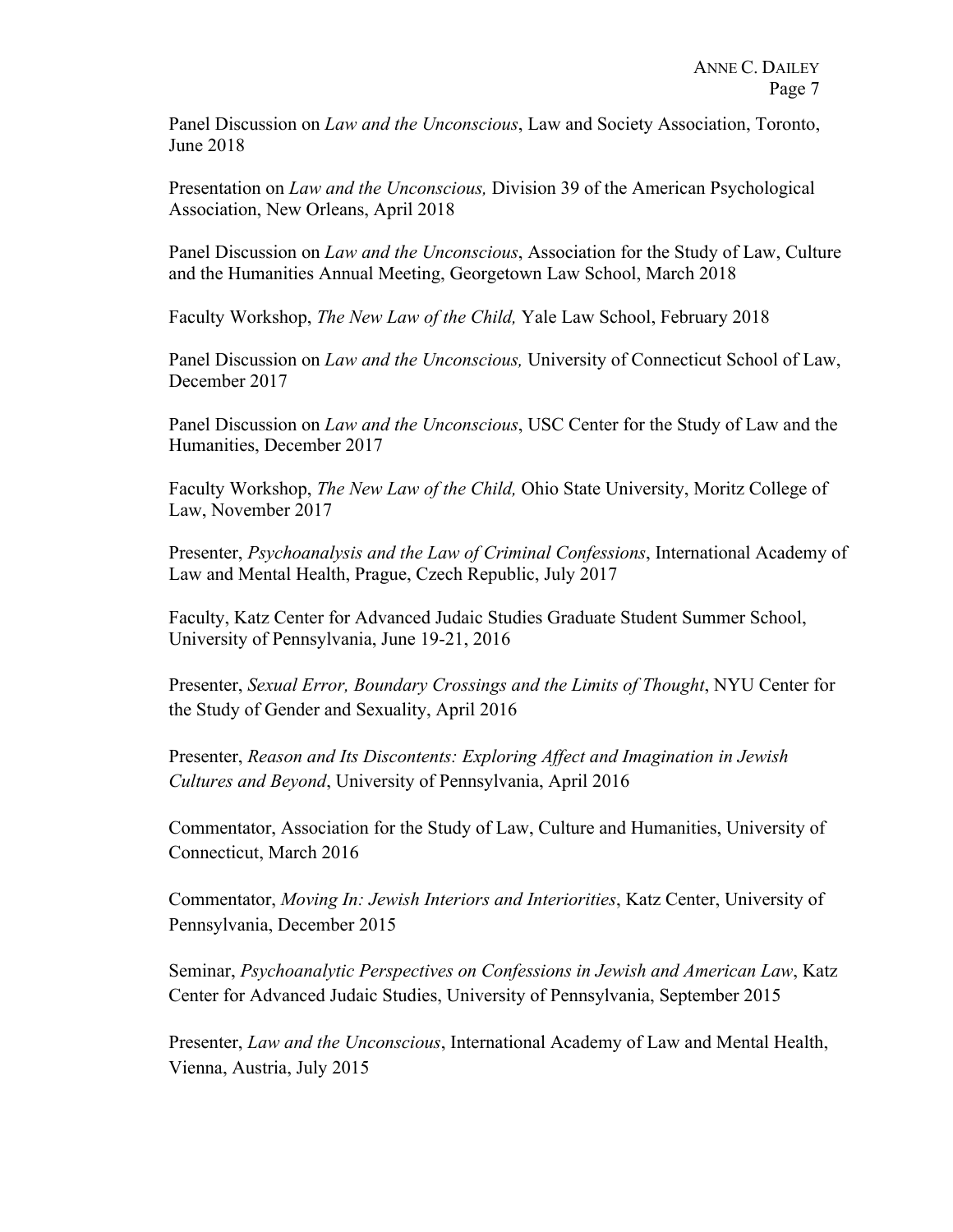Presenter, *Sexual Autonomy*, Law, Culture and Humanities Conference, University of Virginia, March 2014

Commentator, *Sexual Autonomy*, Boston Psychoanalytic Association, April 2013

Presenter, *Rethinking Children's Rights*, Law, Culture and Humanities Conference, London, March 2013

Faculty Workshop, *Reinterpreting* Tarasoff, Quinnipiac Law School, February 2013

Presenter, *Reinterpreting* Tarasoff, Austen Riggs Center, November 2012

Faculty Workshop, *Reinterpreting* Tarasoff, Loyola Law School, Los Angeles, October 2012

Presenter, ALI Meeting on Children and the Law Project, September 2012

Faculty Workshop, *The Psychodynamics of Surrogacy*, USC Law School, November 2011

Guest Lecturer, *Psychoanalysis and Ideas of Human Agency*, Princeton Univ., April 2011

Faculty Workshop, *Law and Psychoanalysis*, UCLA Law School, November 2010

Presenter, *On Teaching Psychoanalysis*, Association for the Study of Law, Culture and Humanities Annual Meeting, Brown University, March 2010

Panelist, *Domestic Violence and the Law*, Yale Law School, March 2010

Commentator, *Law and Love Conference*, Quinnipiac Law School, October 2009

Commentator, Law and Humanities Junior Scholars Workshop, June 2003, 2005, 2006, 2009, 2010

Moderator, *Psychoanalytic Remains?* Psychoanalytic Perspectives on Law and the Humanities, Yale Law School, May 2009

Faculty Workshop, *Law and the Imagination,* Yale Law School, April 2009

Presenter, *Law and Rationality*, Philoctetes Center, New York City, October 2009

Presenter, *Developmental Rights in a Liberal State*, Law and Society Association Annual Meeting, Montreal May 2008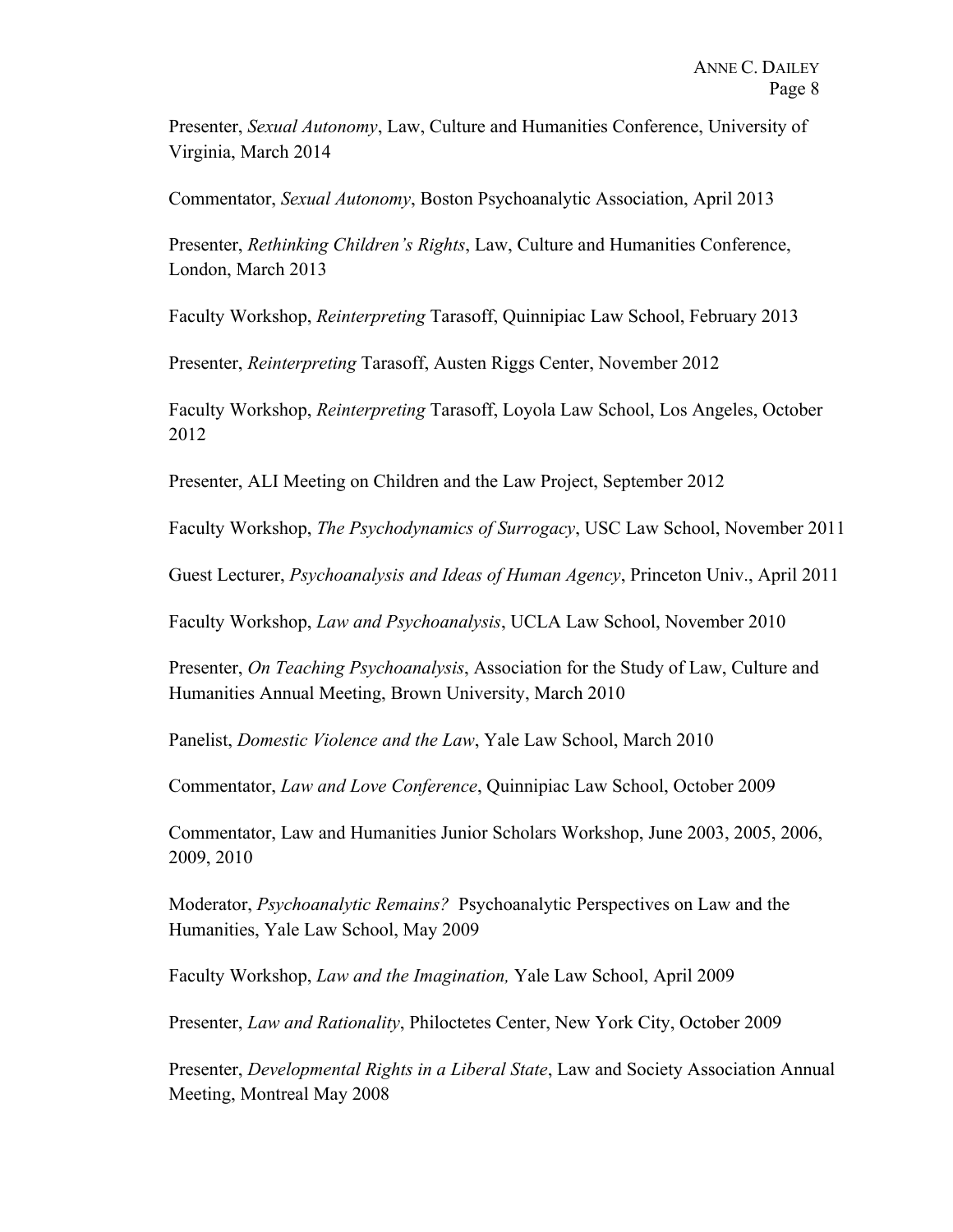Faculty Workshop, *Imagination and Choice*, Emory Law School, April 2008

Faculty Workshop, *Imagination and Choice*, Legal Theory Workshop, USC School of Law, October 2007

Faculty Workshop, *Imagination and Choice*, Columbia Law School, September 2007

Panelist, *Imagination and Choice*, Law and Society Association Annual Meeting, Berlin, Germany July 2007

Workshop on *Psychoanalysis and Law*, Law and Humanities Junior Scholars Colloquium, Columbia Law School, June 2007

Panelist, *Symposium on Work and Family*, American Psychoanalytic Association Annual Meeting, New York City, January 2007

Fellow, Philosophy Conference, Shalom Hartman Institute, Jerusalem, June 19-22, 2005

Speaker, *Developing Citizens*, Muriel Gardiner Program in Psychoanalysis and the Humanities, Yale University, April 2005

Panelist, *Psychoanalysis and the Development of Democratic Citizens*, Law, Culture and Humanities Conference, University of Texas, March 2005

Speaker, *Psychoanalysis and the Development of Democratic Citizens*, Psychoanalysis and Democracy Conference, Association for the Psychoanalysis of Culture and Society, New York City, October 2004

Fellow, *A Developmental Ideal of Citizenship in Constitutional Law*, Psychoanalytic Research Training Program, Yale Child Study Center, October 2004

Speaker, *Psychoanalysis and the Ideal of Reason in Constitutional Law*, American Psychoanalytic Association Annual Meeting, New York City, January 2004

Presenter, *Feminist Critical Theory*, Feminist Law Review Conference, Columbia Law School, April 2003

Presenter, *Family Values*, Law, Culture and Humanities Conference, Cardozo Law School, New York City, March 2003

Faculty Workshop, *On Raising Citizens*, Cornell Law School, October 2002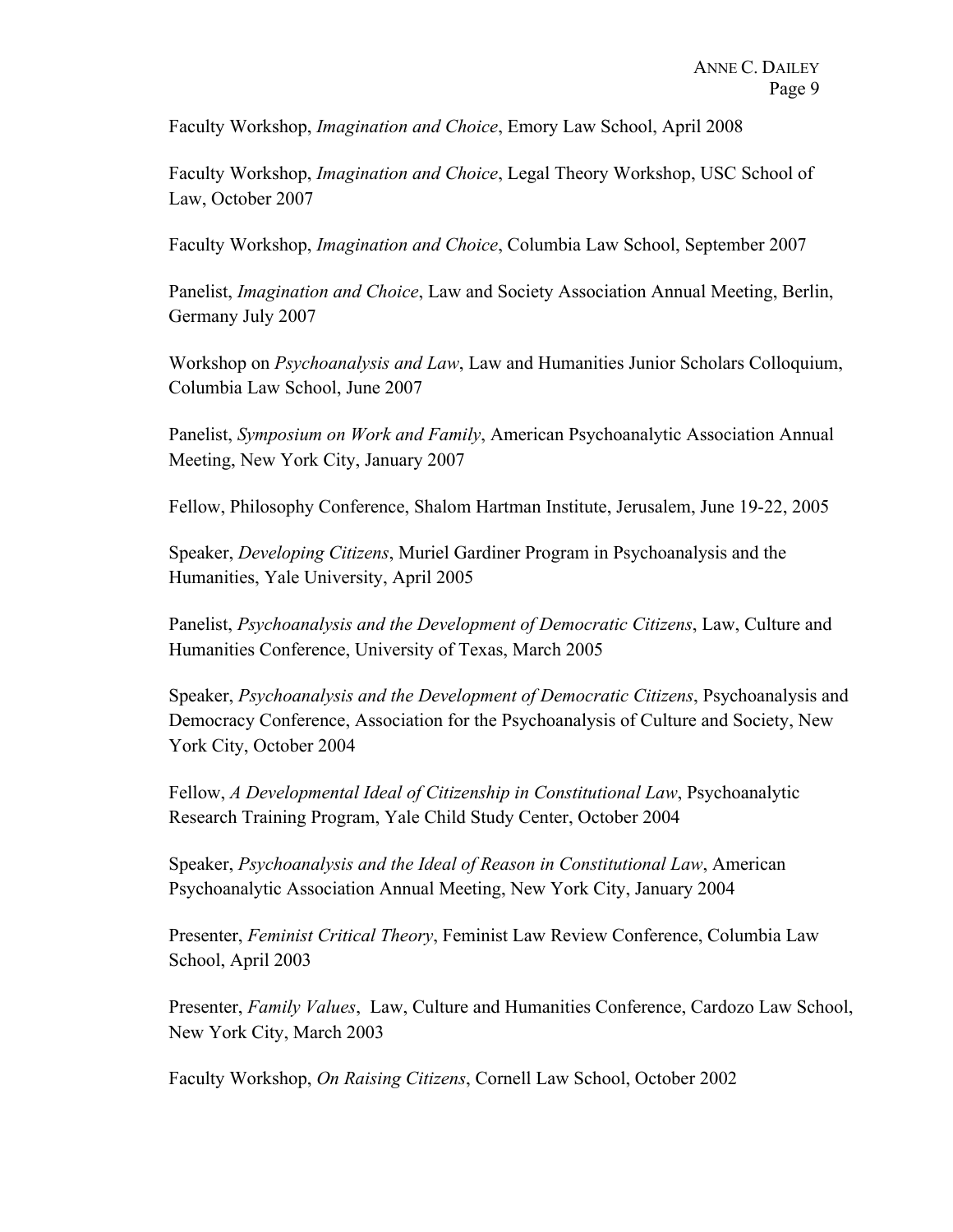Plenary Speaker, *The Psychology of Judicial Decision-Making*, Connecticut Judges Institute, June 2002

Presenter, *Law and Emotions*, Law, Culture and Humanities Conference, Philadelphia March 2002

Presenter, *Finding the Civic Virtue in Domestic Work*, Women and Justice Conference, Yale Law School, May 2000

Presenter, *The Hidden Economy of the Unconscious*, Law, Culture and Humanities Conference, Georgetown Law School, April 2000

Faculty Workshop, *Federalism and Families*, Penn Law School, Spring 1995

Keynote Address, Ninth Annual Women and the Law Conference, Vermont Law School, February 1991

## SELECTED LAW SCHOOL AND UNIVERSITY SERVICE

Associate Dean for Research and Faculty Development, 2007-2008, 2013-2014

Dean 5th Year Review Committee 2011-2012

Associate Dean for Academic Affairs, 2008-2010

Chair, Working Committee of the Personnel Advisory Committee (Tenure and Promotion Committee), 2004-05; 2012; 2016-17; Member 2006-07; 2015-16, 2020-21

Chair, Faculty Appointments Committee, 1998-99; Member, 1997-98; 2000-2001; 2002- 03; 2004-06, 2017-19, 2020-21

Faculty Representative, Law School Foundation Board 2010-2014

Member, Dean Search Committees, 1999-2000, 2006-07

Member, University Search Committee for Vice-President for Research and Graduate Education, 2007-08

Secretary to the Faculty, 2006-2007

Chair, Faculty Workshop Series, 2000-2008

Member, Provost's Research Fellowship Review Panel, Spring 2006, 2007

Member, *Ad Hoc* Committee for the Advancement of Research, 2004-05